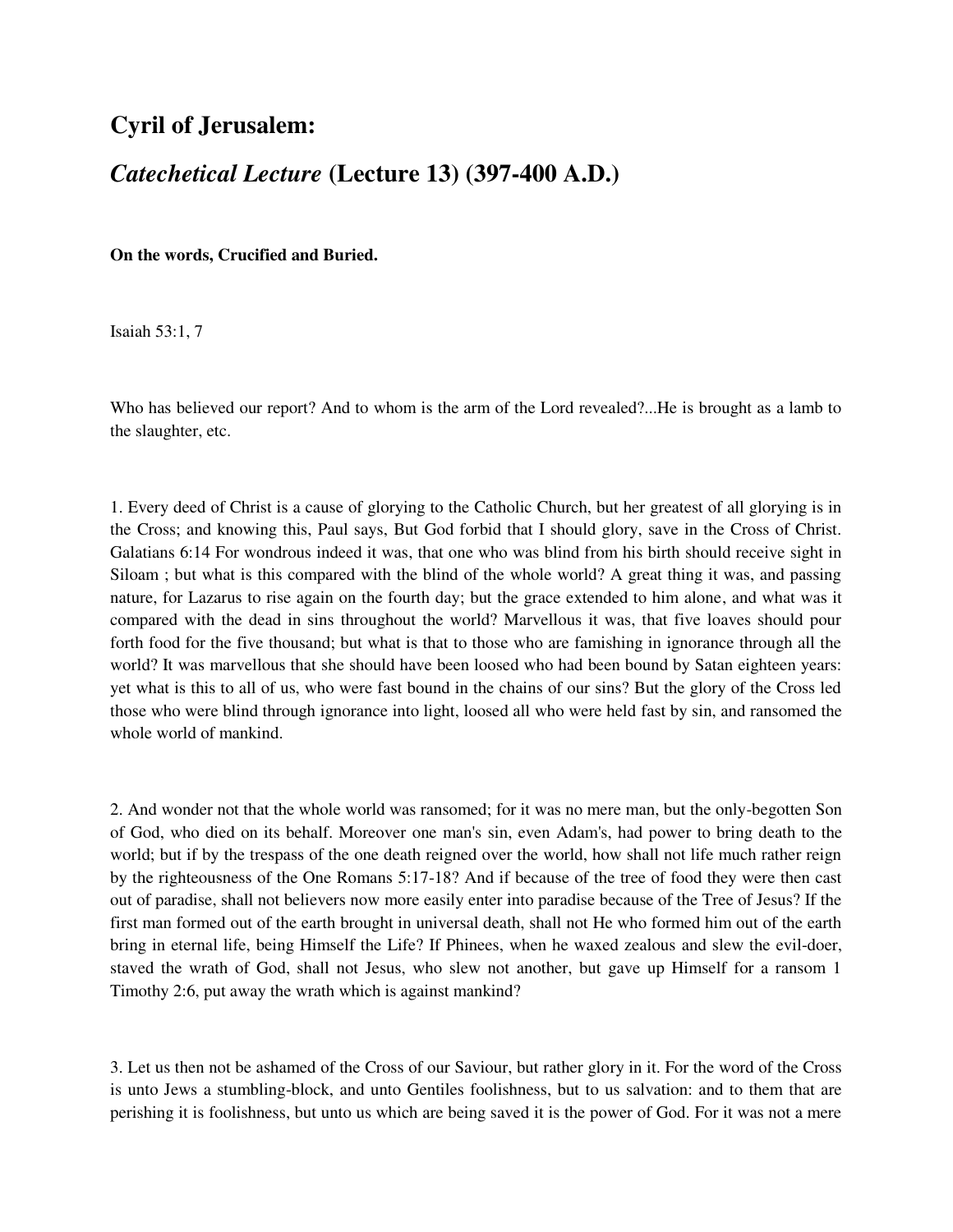man who died for us, as I said before, but the Son of God, God made man. Further; if the lamb under Moses drove the destroyer Exodus 12:23 far away, did not much rather the Lamb of God, which takes away the sin of the world John 1:29, deliver us from our sins? The blood of a silly sheep gave salvation; and shall not the Blood of the Only-begotten much rather save? If any disbelieve the power of the Crucified, let him ask the devils; if any believe not words, let him believe what he sees. Many have been crucified throughout the world, but by none of these are the devils scared; but when they see even the Sign of the Cross of Christ, who was crucified for us, they shudder. For those men died for their own sins, but Christ for the sins of others; for He did no sin, neither was guile found in His mouth. It is not Peter who says this, for then we might suspect that he was partial to his Teacher; but it is Esaias who says it, who was not indeed present with Him in the flesh, but in the Spirit foresaw His coming in the flesh. Yet why now bring the Prophet only as a witness? Take for a witness Pilate himself, who gave sentence upon Him, saying, I find no fault in this Man Luke 23:14: and when he gave Him up, and had washed his hands, he said, I am innocent of the blood of this just person. Matthew 27:24 There is yet another witness of the sinlessness of Jesus — the robber, the first man admitted into Paradise; who rebuked his fellow, and said, We receive the due reward of our deeds; but this man has done nothing amiss; for we were present, both you and I, at His judgment.

4. Jesus then really suffered for all men; for the Cross was no illusion , otherwise our redemption is an illusion also. His death was not a mere show , for then is our salvation also fabulous. If His death was but a show, they were true who said, We remember that that deceiver said, while He was yet alive, After three days I rise again. Matthew 27:63 His Passion then was real: for He was really crucified, and we are not ashamed thereat; He was crucified, and we deny it not, nay, I rather glory to speak of it. For though I should now deny it, here is Golgotha to confute me, near which we are now assembled; the wood of the Cross confutes me, which was afterwards distributed piecemeal from hence to all the world. I confess the Cross, because I know of the Resurrection; for if, after being crucified, He had remained as He was, I had not perchance confessed it, for I might have concealed both it and my Master; but now that the Resurrection has followed the Cross, I am not ashamed to declare it.

5. Being then in the flesh like others, He was crucified, but not for the like sins. For He was not led to death for covetousness, since He was a Teacher of poverty; nor was He condemned for concupiscence, for He Himself says plainly, Whosoever shall look upon a woman to lust after her, has committed adultery with her already Matthew 5:28; not for smiting or striking hastily, for He turned the other cheek also to the smiter; not for despising the Law, for He was the fulfiller of the Law; not for reviling a prophet, for it was Himself who was proclaimed by the Prophets; not for defrauding any of their hire, for He ministered without reward and freely; not for sinning in words, or deeds, or thoughts, He who did no sin, neither was guile found in His mouth; who when He was reviled, reviled not again; when He suffered, threatened not 1 Peter 2:22-23; who came to His passion, not unwillingly, but willing; yea, if any dissuading Him say even now, Be it far from You, Lord, He will say again, Get behind Me, Satan Matthew 16:22-23 .

6. And would you be persuaded that He came to His passion willingly? Others, who foreknow it not, die unwillingly; but He spoke before of His passion: Behold, the Son of man is betrayed to be crucified. But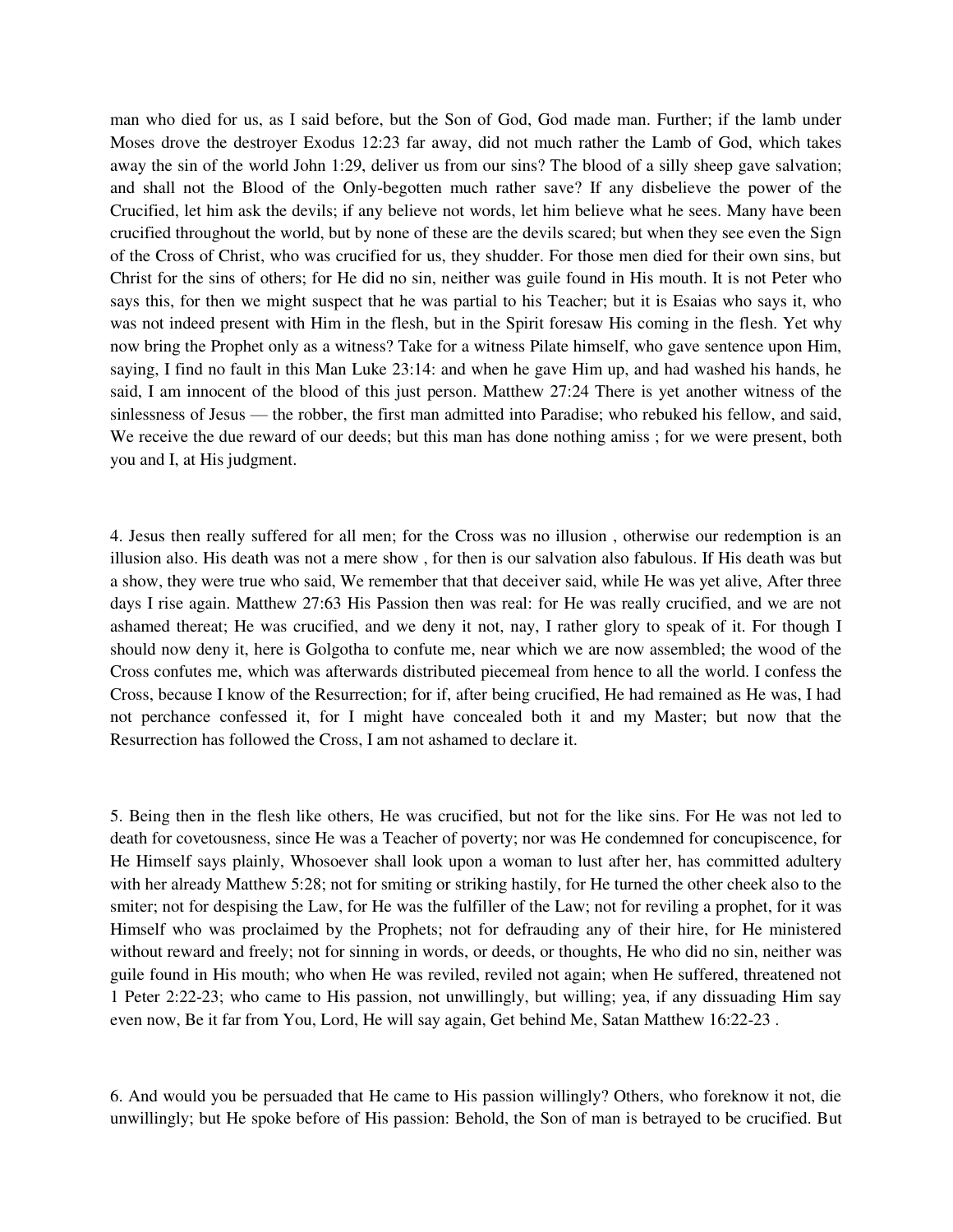do you know wherefore this Friend of man shunned not death? It was lest the whole world should perish in its sins. Behold, we go up to Jerusalem, and the Son of man shall be betrayed, and shall be crucified ; and again, He steadfastly set His face to go to Jerusalem. Luke 9:5 And would you know certainly, that the Cross is a glory to Jesus? Hear His own words, not mine. Judas had become ungrateful to the Master of the house, and was about to betray Him. Having but just now gone forth from the table, and drunk His cup of blessing, in return for that drought of salvation he sought to shed righteous blood. He who did eat of His bread, was lifting up his heel against Him ; his hands were but lately receiving the blessed gifts , and presently for the wages of betrayal he was plotting His death. And being reproved, and having heard that word, You have said Matthew 26:25, he again went out: then said Jesus, The hour has come, that the Son of man should be glorified. John 12:23 Do you see how He knew the Cross to be His proper glory? What then, is Esaias not ashamed of being sawn asunder , and shall Christ be ashamed of dying for the world? Now is the Son of man glorified. John 13:31 Not that He was without glory before: for He was glorified with the glory which was before the foundation of the world. He was ever glorified as God; but now He was to be glorified in wearing the Crown of His patience. He gave not up His life by compulsion, nor was He put to death by murderous violence, but of His own accord. Hear what He says: I have power to lay down My life, and I have power to take it again : I yield it of My own choice to My enemies; for unless I chose, this could not be. He came therefore of His own set purpose to His passion, rejoicing in His noble deed, smiling at the crown, cheered by the salvation of mankind; not ashamed of the Cross, for it was to save the world. For it was no common man who suffered, but God in man's nature, striving for the prize of His patience.

7. But the Jews contradict this , ever ready, as they are, to cavil, and backward to believe; so that for this cause the Prophet just now read says, Lord, who has believed our report Isaiah 52:15? Persians believe , and Hebrews believe not; they shall see, to whom He was not spoken of, and they that have not heard shall understand , while they who study these things shall set at nought what they study. They speak against us, and say, Does the Lord then suffer? What? Had men's hands power over His sovereignty? Read the Lamentations; for in those Lamentations, Jeremias, lamenting you, wrote what is worthy of lamentations. He saw your destruction, he beheld your downfall, he bewailed Jerusalem which then was; for that which now is Galatians 4:25 shall not be bewailed; for that Jerusalem crucified the Christ, but that which now is worships Him. Lamenting then he says, The breath of our countenance, Christ the Lord was taken in our corruptions. Am I then stating views of my own? Behold he testifies of the Lord Christ seized by men. And what is to follow from this? Tell me, O Prophet. He says, Of whom we said, Under His shadow we shall live among the nations. Ibid For he signifies that the grace of life is no longer to dwell in Israel, but among the Gentiles.

8. But since there has been much gainsaying by them, come, let me, with the help of your prayers, (as the shortness of the time may allow,) set forth by the grace of the Lord some few testimonies concerning the Passion. For the things concerning Christ are all put into writing, and nothing is doubtful, for nothing is without a text. All are inscribed on the monuments of the Prophets; clearly written, not on tablets of stone, but by the Holy Ghost. Since then you have heard the Gospel speaking concerning Judas, ought you not to receive the testimony to it? You have heard that He was pierced in the side by a spear; ought you not to see whether this also is written? You have heard that He was crucified in a garden; ought you not to see whether this also is written? You have heard that He was sold for thirty pieces of silver; ought you not to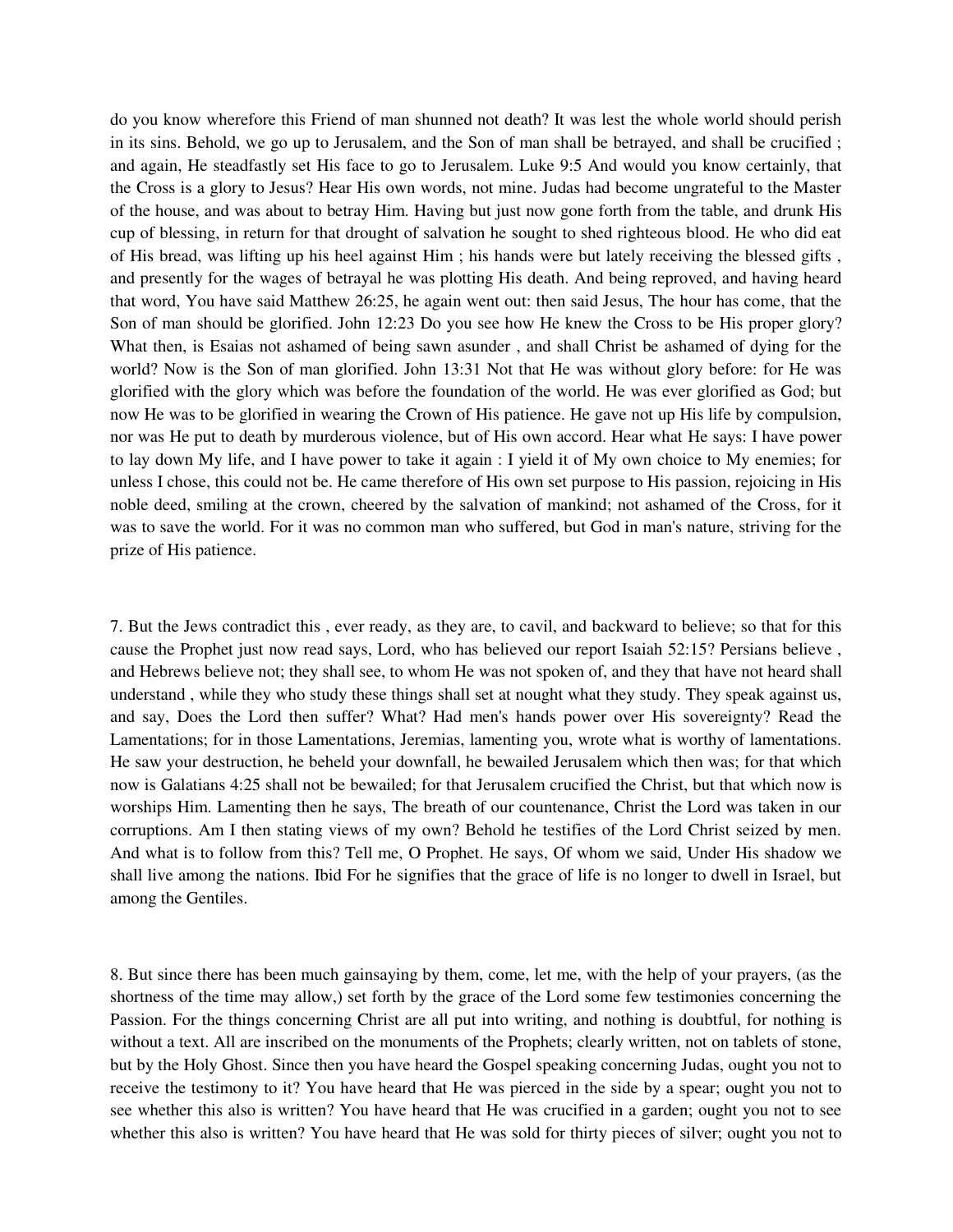learn what prophet spoke this? You have heard that He was given vinegar to drink; learn where this also is written. You have heard that His body was laid in a rock, and that a stone was set over it; ought you not to receive this testimony also from the prophet? You have heard that He was crucified with robbers; ought you not to see whether this also is written? You have heard that He was buried; ought you not to see whether the circumstances of His burial are anywhere accurately written? You have heard that He rose again; ought you not to see whether we mock you in teaching these things? For our speech and our preaching is not in persuasive words of man's wisdom. We stir now no sophistical contrivances; for these become exposed; we do not conquer words with words , for these come to an end; but we preach Christ Crucified 1 Corinthians 1:23, who has already been preached aforetime by the Prophets. But do thou, I pray, receive the testimonies, and seal them in your heart. And, since they are many, and the rest of our time is narrowed into a short space, listen now to a few of the more important as time permits; and having received these beginnings, be diligent and seek out the remainder. Let not your hand be only stretched out to receive, but let it be also ready to work. God gives all things freely. For if any of you lack wisdom, let him ask of God who gives James 1:5, and he shall receive. May He through your prayer grant utterance to us who speak, and faith to you who hear.

9. Let us then seek the testimonies to the Passion of Christ: for we are met together, not now to make a speculative exposition of the Scriptures, but rather to be certified of the things which we already believe. Now you have received from me first the testimonies concerning the coming of Jesus; and concerning His walking on the sea, for it is written, Your way is in the sea. Also concerning various cures you have on another occasion received testimony. Now therefore I begin from whence the Passion began. Judas was the traitor, and he came against Him, and stood, speaking words of peace, but plotting war. Concerning him, therefore, the Psalmist says, My friends and My neighbours drew near against Me, and stood. And again, Their words were softer than oil, yet be they spears. Hail, Master Matthew 26:49; yet he was betraying his Master to death; he was not abashed at His warning, when He said, Judas, are you betraying the Son of Man with a kiss Luke 22:48? For what He said to him was just this, Recollect your own name; Judas means confession ; you have covenanted, you have received the money, make confession quickly. O God, pass not over My praise in silence; for the mouth of the wicked, and the mouth of the deceitful, are opened against Me; they have spoken against Me with a treacherous tongue, they have compassed Me about also with words of hatred. But that some of the chief-priests also were present, and that He was put in bonds before the gates of the city, you have heard before, if you remember the exposition of the Psalm, which has told the time and the place; how they returned at evening, and hungered like dogs, and encompassed the city.

10. Listen also for the thirty pieces of silver. And I will say to them, If it be good in your sight, give me my price, or refuse Zechariah 11:12, and the rest. One price is owing to Me from you for My healing the blind and lame, and I receive another; for thanksgiving, dishonour, and for worship, insult. Do you see how the Scripture foresaw these things? And they weighed for My price thirty pieces of silver. Ib How exact the prophecy! How great and unerring the wisdom of the Holy Ghost! For he said, not ten, nor twenty, but thirty, exactly as many as there were. Tell also what becomes of this price, O Prophet! Does he who received it keep it? Or does he give it back? And after he has given it back, what becomes of it? The Prophet says then, And I took the thirty pieces of silver, and cast them into the house of the Lord, into the foundry. Compare the Gospel with the Prophecy: Judas, it says, repented himself, and cast down the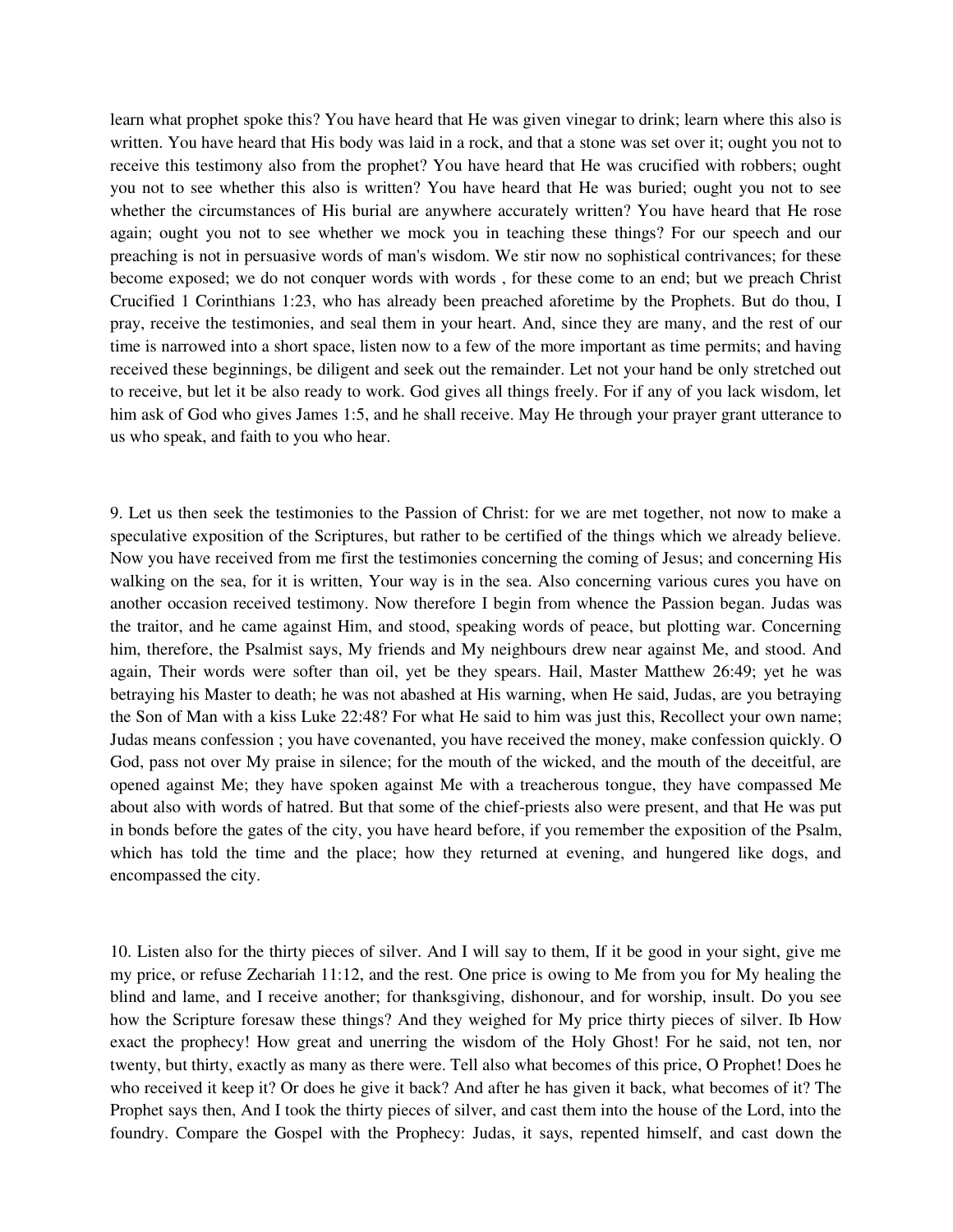pieces of silver in the temple, and departed.

11. But now I have to seek the exact solution of this seeming discrepancy. For they who make light of the prophets, allege that the Prophet says on the one hand, And I cast them into the house of the Lord, into the foundry, but the Gospel on the other hand, And they gave them for the potter's field. Hear then how they are both true. For those conscientious Jews forsooth, the high-priests of that time, when they saw that Judas repented and said, I have sinned, in that I have betrayed innocent blood, reply, What is that to us, see thou to that. Is it then nothing to you, the crucifiers? But shall he who received and restored the price of murder see to it, and shall you the murderers not see to it? Then they say among themselves, It is not lawful to cast them into the treasury, because it is the price of blood. Out of your own mouths is your condemnation; if the price is polluted, the deed is polluted also: but if you are fulfilling righteousness in crucifying Christ, why do you not receive the price of it? But the point of iniquity is this: how is there no disagreement, if the Gospel says, the potter's field, and the Prophet, the foundry? Nay, but not only people who are goldsmiths, or brass-founders, have a foundry, but potters also have foundries for their clay. For they sift off the fine and rich and useful earth from the gravel, and separate from it the mass of the refuse matter, and temper the clay first with water, that they may work it with ease into the forms intended. Why then do you wonder that the Gospel says plainly the potter's field, whereas the Prophet spoke his prophecy like an enigma, since prophecy is in many places enigmatical?

12. They bound Jesus, and brought Him into the hall of the High-priest. And would you learn and know that this also is written? Esaias says, Woe unto their soul, for they have taken evil counsel against themselves, saying, Let us bind the Just, for He is troublesome to us. And truly, Woe unto their soul! Let us see how Esaias was sawn asunder, yet after this the people was restored. Jeremias was cast into the mire of the cistern, yet was the wound of the Jews healed; for the sin was less, since it was against man. But when the Jews sinned, not against man, but against God in man's nature, Woe unto their soul!— Let us bind the Just; could He not then set Himself free, some one will say; He, who freed Lazarus from the bonds of death on the fourth day, and loosed Peter from the iron bands of a prison? Angels stood ready at hand, saying, Let us burst their bands in sunder ; but they hold back, because their Lord willed to undergo it. Again, He was led to the judgment-seat before the Elders; you have already the testimony to this, The Lord Himself will come into judgment with the ancients of His people, and with the princes thereof Isaiah  $3:14$ .

13. But the High-priest having questioned Him, and heard the truth, is angry; and the wicked officer of wicked men smites Him; and the countenance, which had shone as the sun, endured to be smitten by lawless hands. Others also come and spit on the face of Him, who by spittle had healed the man who was blind from his birth. Do ye thus requite the Lord? This people is foolish and unwise. Deuteronomy 32:6 And the Prophet greatly wondering, says, Lord, who has believed our report Isaiah 53:1? For the thing is incredible, that God, the Son of God, and the Arm of the Lord Ibid, should suffer such things. But that they who are being saved may not disbelieve, the Holy Ghost writes before, in the person of Christ, who says, (for He who then spoke these things, was afterward Himself an actor in them,) I gave My back to the scourges; (for Pilate, when he had scourged Him, delivered Him to be crucified ;) and My cheeks to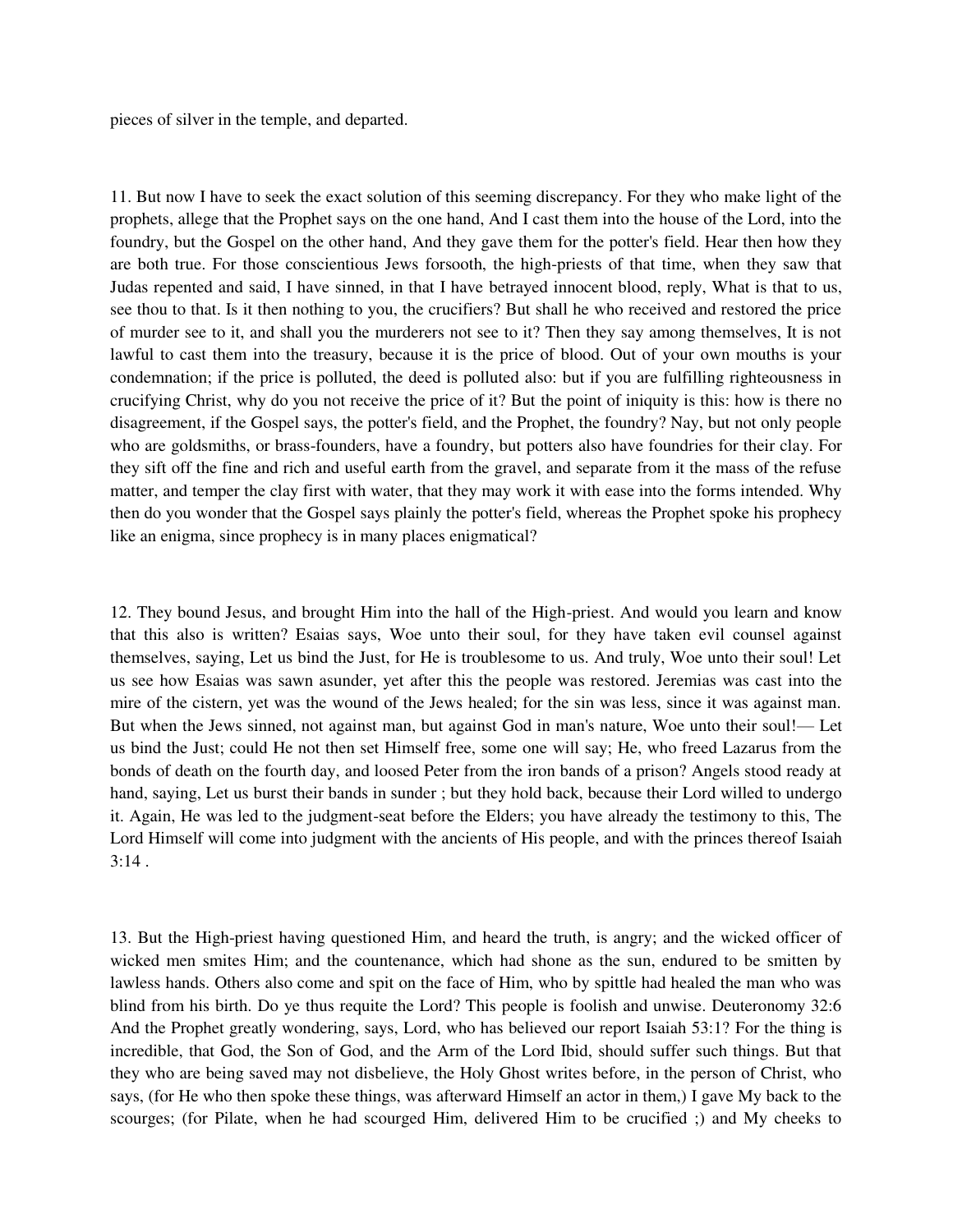smitings; and My face I turned not away from the shame of spittings; saying, as it were, Though knowing before that they will smite Me, I did not even turn My cheek aside; for how should I have nerved My disciples against death for truth's sake, had I Myself dreaded this? I said. He that loves his life shall lose it John 12:25: if I had loved My life, how was I to teach without practising what I taught? First then, being Himself God, He endured to suffer these things at the hands of men; that after this, we men, when we suffer such things at the hands of men for His sake, might not be ashamed. You see that of these things also the prophets have clearly written beforehand. Many, however, of the Scripture testimonies I pass by for want of time, as I said before; for if one should exactly search out all, not one of the things concerning Christ would be left without witness.

14. Having been bound, He came from Caiaphas to Pilate — is this too written? yes; And having bound Him, they led Him away as a present to the king of Jarim. But here some sharp hearer will object, Pilate was not a king, (to leave for a while the main parts of the question,) how then having bound Him, led they Him as a present to the king? But read the Gospel; When Pilate heard that He was of Galilee, he sent Him to Herod Luke 23:6-7; for Herod was then king, and was present at Jerusalem. And now observe the exactness of the Prophet; for he says, that He was sent as a present; for the same day Pilate and Herod were made friends together, for before they were at enmity. For it became Him who was on the eve of making peace between earth and heaven, to make the very men who condemned Him the first to be at peace; for the Lord Himself was there present, who reconciles the hearts of the princes of the earth. Mark the exactness of the Prophets, and their true testimony.

15. Look with awe then at the Lord who was judged. He suffered Himself to be led and carried by soldiers. Pilate sat in judgment, and He who sits on the right hand of the Father, stood and was judged. The people whom He had redeemed from the land of Egypt, and oftimes from other places, shouted against Him, Away with Him, away with Him, crucify Him. Joshua 19:15 Wherefore, O you Jews? Because He healed your blind? Or because He made your lame to walk, and bestowed His other benefits? So that the Prophet in amazement speaks of this too, Against whom have you opened your mouth, and against whom have you let loose your tongue Isaiah 57:4? And the Lord Himself says in the Prophets, Mine heritage became unto Me as a lion in the forest; it gave its voice against Me; therefore have I hated it. Jeremiah 12:8 I have not refused them, but they have refused Me; in consequence thereof I say, I have forsaken My house.

16. When He was judged, He held His peace; so that Pilate was moved for Him, and said, Do You not hear what these witness against You Matthew 27:13? Not that He knew Him who was judged, but he feared his own wife's dream which had been reported to him. And Jesus held His peace. The Psalmist says, And I became as a man that hears not; and in whose mouth are no reproofs ; and again, But I was as a deaf man and heard not; and as a dumb man that opens not his mouth. You have before heard concerning this, if you remember.

17. But the soldiers who crowd around mock Him, and their Lord becomes a sport to them, and upon their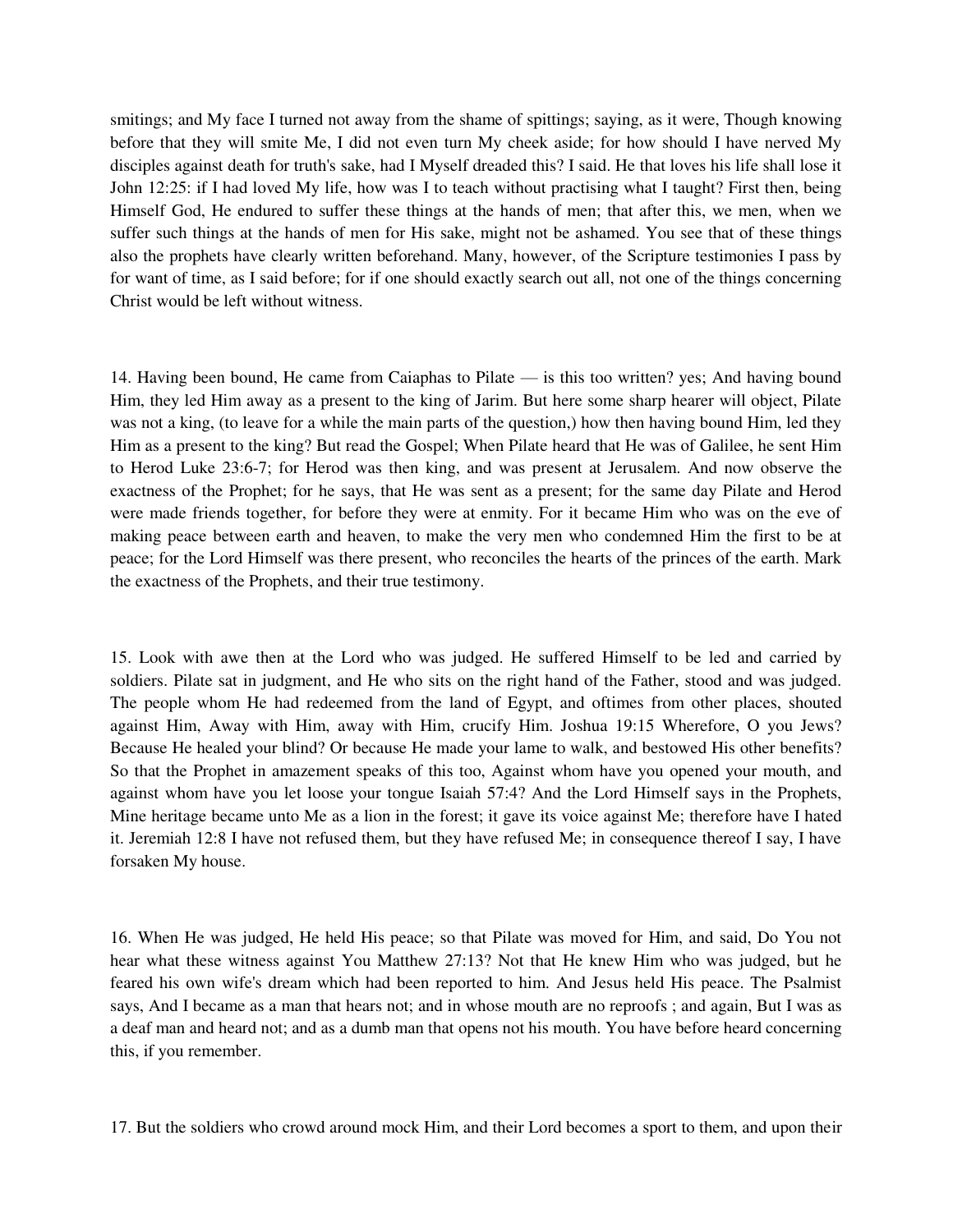Master they make jests. When they looked on Me, they shook their heads. Yet the figure of kingly state appears; for though in mockery, yet they bend the knee. And the soldiers before they crucify Him, put on Him a purple robe, and set a crown on His head; for what though it be of thorns? Every king is proclaimed by soldiers; and Jesus also must in a figure be crowned by soldiers; so that for this cause the Scripture says in the Canticles, Go forth, O you daughters of Jerusalem, and look upon King Solomon in the crown wherewith His mother crowned Him. Song of Songs 3:11 And the crown itself was a mystery; for it was a remission of sins, a release from the curse.

18. Adam received the sentence, Cursed is the ground in your labours; thorns and thistles shall it bring forth to you. For this cause Jesus assumes the thorns, that He may cancel the sentence; for this cause also was He buried in the earth, that the earth which had been cursed might receive the blessing instead of a curse. At the time of the sin, they clothed themselves with fig-leaves; for this cause Jesus also made the fig-tree the last of His signs. For when about to go to His passion, He curses the fig-tree, not every fig-tree, but that one alone, for the sake of the figure; saying, No more let any man eat fruit of you Mark 11:1; let the doom be cancelled. And because they aforetime clothed themselves with fig-leaves, He came at a season when food was not wont to be found on the fig-tree. Who knows not that in winter-time the fig-tree bears no fruit, but is clothed with leaves only? Was Jesus ignorant of this, which all knew? No, but though He knew, yet He came as if seeking; not ignorant that He should not find, but showing that the emblematical curse extended to the leaves only.

19. And since we have touched on things connected with Paradise, I am truly astonished at the truth of the types. In Paradise was the Fall, and in a Garden was our Salvation. From the Tree came sin, and until the Tree sin lasted. In the evening, when the Lord walked in the Garden, they hid themselves Genesis 3:8; and in the evening the robber is brought by the Lord into Paradise. But some one will say to me, You are inventing subtleties; show me from some prophet the Wood of the Cross; unless you give me a testimony from a prophet, I will not be persuaded. Hear then from Jeremias, and assure yourself; I was like a harmless lamb led to be slaughtered; did I not know it ? (for in this manner read it as a question, as I have read it; for He who said, You know that after two days comes the passover, and the Son of Man is betrayed to be crucified Matthew 26:2, did He not know?) I was like a harmless lamb led to be slaughtered; did I not know it? (but what sort of lamb? Let John the Baptist interpret it, when he says, Behold the Lamb of God, that takes away the sin of the world John 1:29.) They devised against Me a wicked device, saying Jeremiah  $11:19$  — (He who knows the devices, knew He not the result of them? And what said they?)— Come, and let us place a beam upon His bread — (and if the Lord reckon you worthy, you shall hereafter learn, that His body according to the Gospel bore the figure of bread;)— Come then, and let us place a beam upon His bread, and cut Him off out of the land of the living;— (life is not cut off, why do you labour for nought?)— And His name shall be remembered no more. Vain is your counsel; for before the sun His Name abides in the Church. And that it was Life, which hung on the Cross, Moses says, weeping, And your life shall be hanging before your eyes; and you shall be afraid day and night, and you shall not trust your life. Deuteronomy 28:66 And so too, what was just now read as the text, Lord, who has believed our report?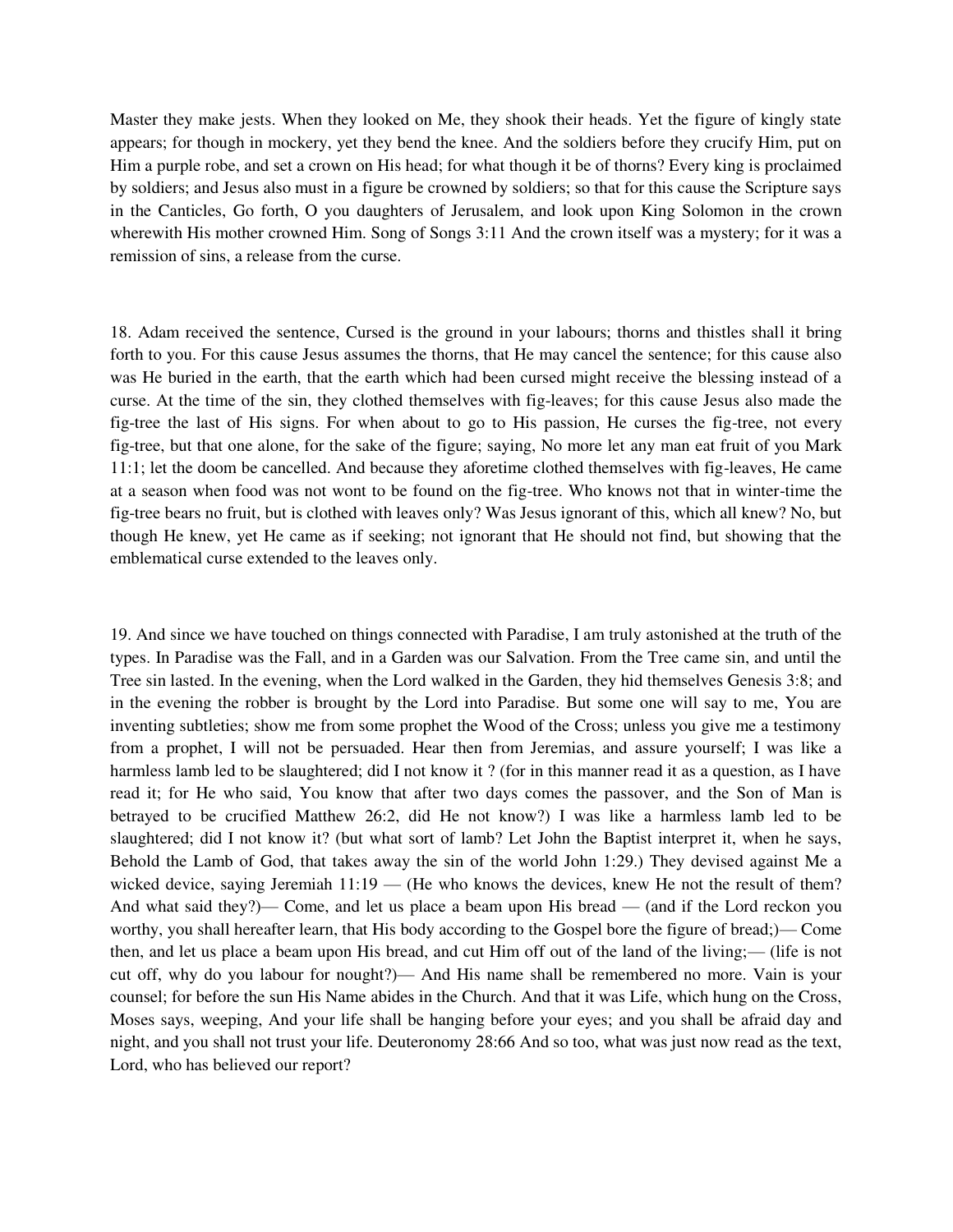20. This was the figure which Moses completed by fixing the serpent to a cross, that whoever had been bitten by the living serpent, and looked to the brasen serpent, might be saved by believing. Does then the brazen serpent save when crucified, and shall not the Son of God incarnate save when crucified also? On each occasion life comes by means of wood. For in the time of Noe the preservation of life was by an ark of wood. In the time of Moses the sea, on beholding the emblematical rod, was abashed at him who smote it; is then Moses' rod mighty, and is the Cross of the Saviour powerless? But I pass by the greater part of the types, to keep within measure. The wood in Moses' case sweetened the water; and from the side of Jesus the water flowed upon the wood.

21. The beginning of signs under Moses was blood and water; and the last of all Jesus' signs was the same. First, Moses changed the river into blood; and Jesus at the last gave forth from His side water with blood. This was perhaps on account of the two speeches, his who judged Him, and theirs who cried out against Him; or because of the believers and the unbelievers. For Pilate said, I am innocent and washed his hands in water; they who cried out against Him said, His blood be upon us Matthew 27:24-25: there came therefore these two out of His side; the water, perhaps, for him who judged Him; but for them that shouted against Him the blood. And again it is to be understood in another way; the blood for the Jews, and the water for the Christians: for upon them as plotters came the condemnation from the blood; but to you who now believe, the salvation which is by water. For nothing has been done without a meaning. Our fathers who have written comments have given another reason of this matter. For since in the Gospels the power of salutary Baptism is twofold, one which is granted by means of water to the illuminated, and a second to holy martyrs, in persecutions, through their own blood, there came out of that saving Side blood and water , to confirm the grace of the confession made for Christ, whether in baptism, or on occasions of martyrdom. There is another reason also for mentioning the Side. The woman, who was formed from the side, led the way to sin; but Jesus who came to bestow the grace of pardon on men and women alike, was pierced in the side for women, that He might undo the sin.

22. And whoever will inquire, will find other reasons also; but what has been said is enough, because of the shortness of the time, and that the attention of my hearers may not become sated. And yet we never can be tired of hearing concerning the crowning of our Lord, and least of all in this most holy Golgotha. For others only hear, but we both see and handle. Let none be weary; take your armour against the adversaries in the cause of the Cross itself; set up the faith of the Cross as a trophy against the gainsayers. For when you are going to dispute with unbelievers concerning the Cross of Christ, first make with your hand the sign of Christ's Cross, and the gainsayer will be silenced. Be not ashamed to confess the Cross; for Angels glory in it, saying, We know whom you seek, Jesus the Crucified. Matthew 28:5 Might you not say, O Angel, I know whom you seek, my Master? But, I, he says with boldness, I know the Crucified. For the Cross is a Crown, not a dishonour.

23. Now let us recur to the proof out of the Prophets which I spoke of. The Lord was crucified; you have received the testimonies. You see this spot of Golgotha! You answer with a shout of praise, as if assenting. See that you recant not in time of persecution. Rejoice not in the Cross in time of peace only, but hold fast the same faith in time of persecution also; be not in time of peace a friend of Jesus, and His foe in time of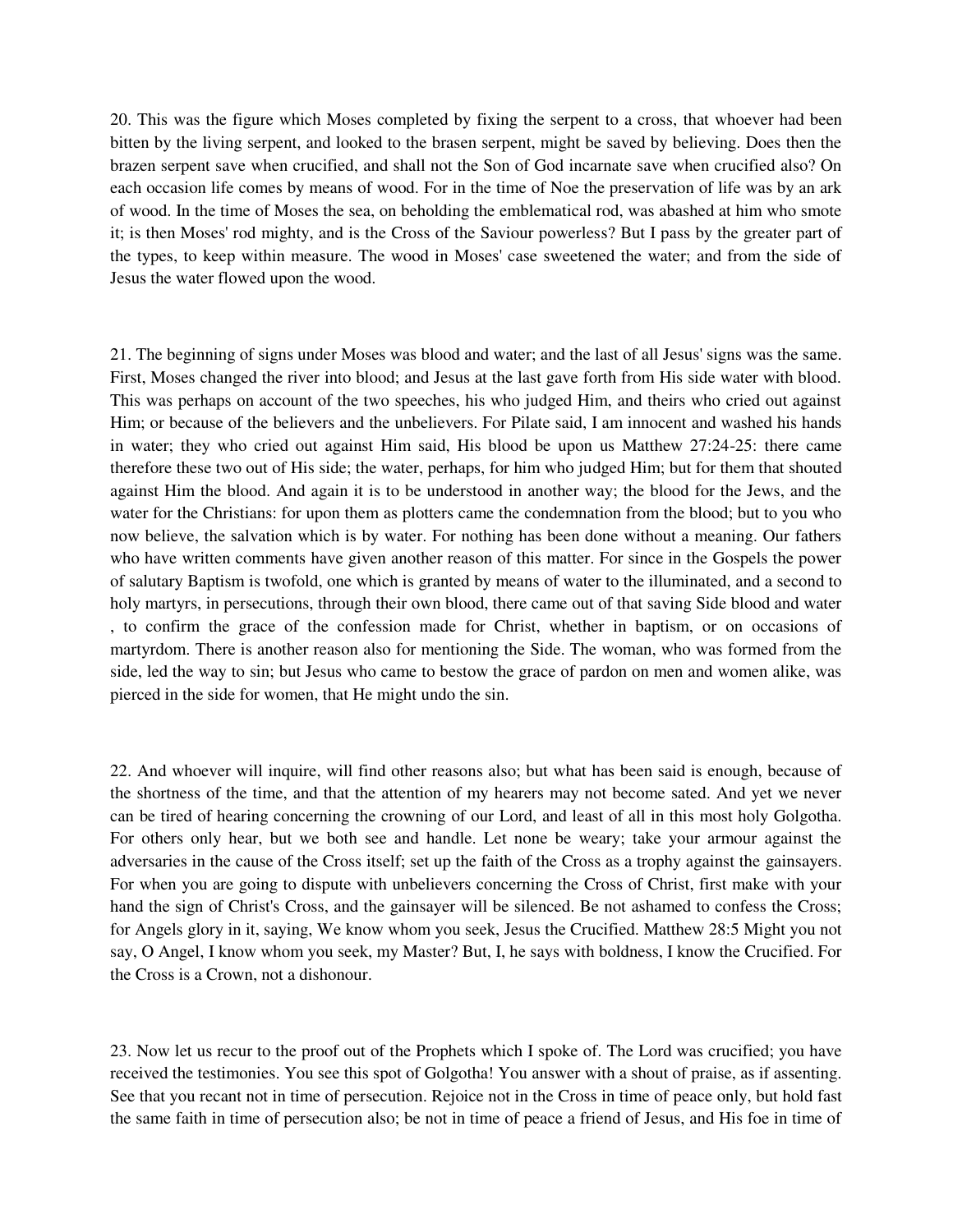wars. You receive now remission of your sins, and the gifts of the King's spiritual bounty; when war shall come, strive thou nobly for your King. Jesus, the Sinless, was crucified for you; and will you not be crucified for Him who was crucified for you? You are not bestowing a favour, for you have first received; but you are returning a favour, repaying your debt to Him who was crucified for you in Golgotha. Now Golgotha is interpreted, the place of a skull. Who were they then, who prophetically named this spot Golgotha, in which Christ the true Head endured the Cross? As the Apostle says, Who is the Image of the Invisible God; and a little after, and He is the Head of the body, the Church. And again, The Head of every man is Christ 1 Corinthians 11:3; and again, Who is the Head of all principality and power. Colossians 2:10 The Head suffered in the place of the skull. O wondrous prophetic appellation! The very name also reminds you, saying, Think not of the Crucified as of a mere man; He is the Head of all principality and power. That Head which was crucified is the Head of all power, and has for His Head the Father; for the Head of the man is Christ, and the Head of Christ is God 1 Corinthians 11:3 .

24. Christ then was crucified for us, who was judged in the night, when it was cold, and therefore a fire of coals John 18:18 was laid. He was crucified at the third hour; and from the sixth hour there was darkness until the ninth hour Matthew 27:45; but from the ninth hour there was light again. Are these things also written? Let us inquire. Now the Prophet Zacharias says, And it shall come to pass in that day, that there shall not be light, and there shall be cold and frost one day; (the cold on account of which Peter warmed himself;) And that day shall be known unto the Lord Zechariah 14:6-7; (what, knew He not the other days? Days are many, but this is the day of the Lord's patience, which the Lord made ;)— And that day shall be known unto the Lord, not day, and not night: what is this dark saying which the Prophet speaks? That day is neither day nor night? What then shall we name it? The Gospel interprets it, by relating the event. It was not day; for the sun shone not uniformly from his rising to his setting, but from the sixth hour till the ninth hour, there was darkness at mid-day. The darkness therefore was interposed; but God called the darkness night. Genesis 1:5 Wherefore it was neither day nor night: for neither was it all light, that it should be called day; nor was it all darkness, that it should be called night; but after the ninth hour the sun shone forth. This also the Prophet foretels; for after saying, Not day, nor night, he added, And at evening time it shall be light. Do you see the exactness of the prophets? Do you see the truth of the things which were written aforetime?

25. But do you ask exactly at what hour the sun failed ? Was it the fifth hour, or the eighth, or the tenth? Tell, O Prophet, the exact time thereof to the Jews, who are unwilling to hear; when shall the sun go down? The Prophet Amos answers, And it shall come to pass in that day, says the Lord God, that the sun shall go down at noon (for there was darkness from the sixth hour;) and the light shall grow dark over the earth in the day. What sort of season is this, O Prophet, and what sort of day? And I will turn your feasts into mourning; for this was done in the days of unleavened bread, and at the feast of the Passover: then afterwards he says, And I will make Him as the mourning of an Only Son, and those with Him as a day of anguish Amos 8:10; for in the day of unleavened bread, and at the feast, their women were wailing and weeping, and the Apostles had hidden themselves and were in anguish. Wonderful then is this prophecy.

26. But, some one will say, Give me yet another sign; what other exact sign is there of that which has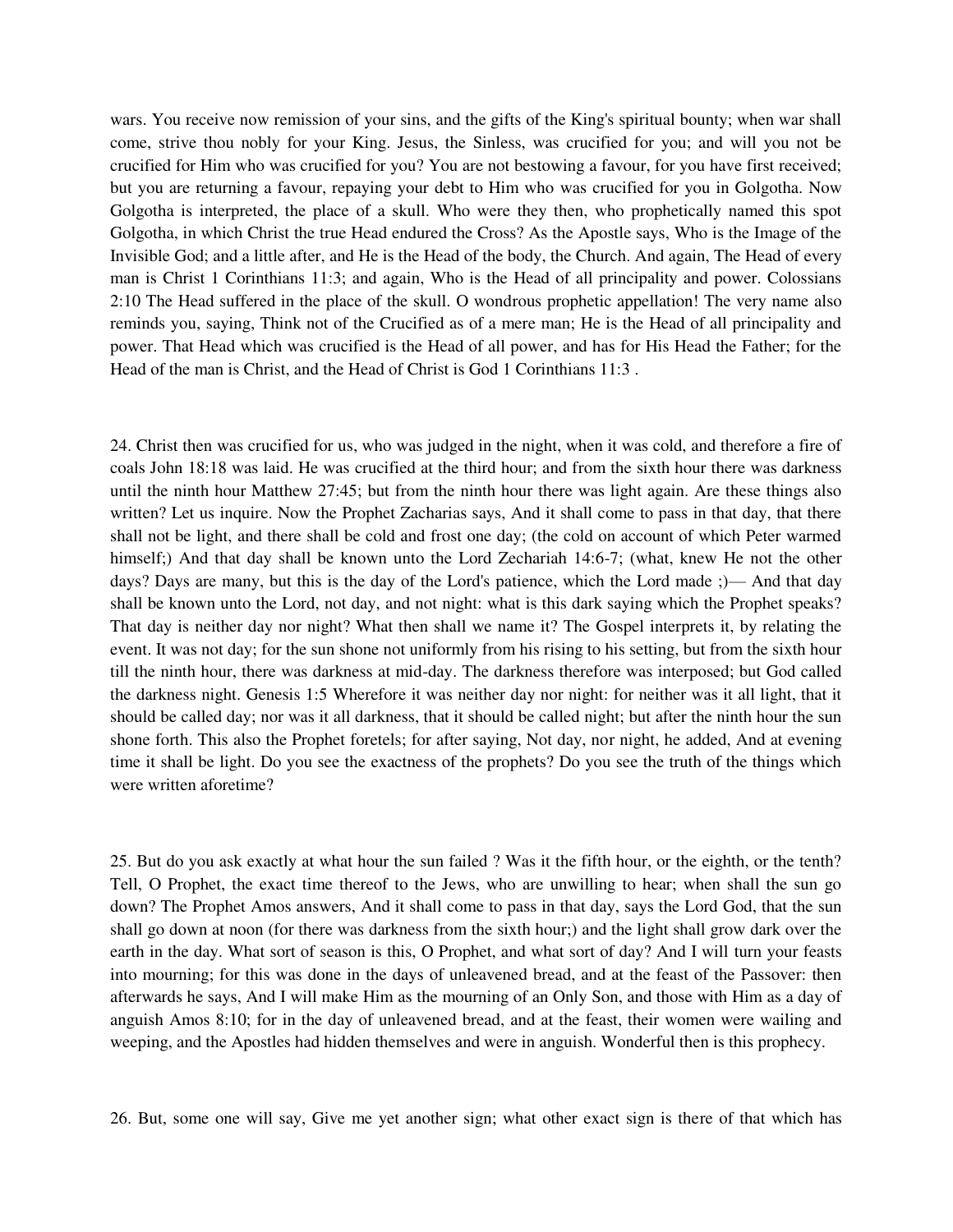come to pass? Jesus was crucified; and He wore but one coat, and one cloak: now His cloak the soldiers shared among themselves, having rent it into four; but His coat was not rent, for when rent it would have been no longer of any use; so about this lots are cast by the soldiers; thus the one they divide, but for the other they cast lots. Is then this also written? They know, the diligent chanters of the Church, who imitate the Angel hosts, and continually sing praises to God: who are thought worthy to chant Psalms in this Golgotha, and to say, They parted My garments among them, and upon My vesture they did cast lots. The lots were what the soldiers cast.

27. Again, when He had been judged before Pilate, He was clothed in red; for there they put on Him a purple robe. Is this also written? Esaias says, Who is this that comes from Edom? The redness of His garments is from Bosor Isaiah 63:1-2; (who is this who in dishonor wears purple? For Bosor has some such meaning in Hebrew. ) Why are Your garments red, and Your raiment as from a trodden wine-press? But He answers and says, All day long have I stretched forth Mine hands unto a disobedient and gainsaying people.

28. He stretched out His hands on the Cross, that He might embrace the ends of the world; for this Golgotha is the very centre of the earth. It is not my word, but it is a prophet who has said, You have wrought salvation in the midst of the earth. He stretched forth human hands, who by His spiritual hands had established the heaven; and they were fastened with nails, that His manhood, which here the sins of men, having been nailed to the tree, and having died, sin might die with it, and we might rise again in righteousness. For since by one man came death, by One Man came also life ; by One Man, the Saviour, dying of His own accord: for remember what He said, I have power to lay down My life, and I have power to take it again John 10:18 .

29. But though He endured these things, having come for the salvation of all, yet the people returned Him an evil recompense. Jesus says, I thirst — He who had brought forth the waters for them out of the craggy rock; and He asked fruit of the Vine which He had planted. But what does the Vine? This Vine, which was by nature of the holy fathers, but of Sodom by purpose of heart —(for their Vine is of Sodom, and their tendrils of Gomorrha Deuteronomy 32:32;)— this Vine, when the Lord was thirsty, having filled a sponge and put it on a reed, offers Him vinegar. They gave Me also gall for My meat, and in My thirst, they gave Me vinegar to drink. You see the clearness of the Prophet.' description. But what sort of gall put they into My mouth? They gave Him, it says, wine mingled with myrrh. Mark 15:23 Now myrrh is in taste like gall, and very bitter. Are these things what you recompense unto the Lord? Are these your offerings, O Vine, unto your Master? Rightly did the Prophet Esaias aforetime bewail you, saying, My well-beloved had a vineyard in a hill in a fruitful place; and (not to recite the whole) I waited, he says, that it should bring forth grapes; I thirsted that it should give wine; but it brought forth thorns Isaiah 5:1-2; for you see the crown, wherewith I am adorned. What then shall I now decree? I will command the clouds that they rain no rain upon it. For the clouds which are the Prophets were removed from them, and are for the future in the Church; as Paul says, Let the Prophets speak two or three, and let the others judge 1 Corinthians 14:29; and again, God gave in the Church, some, Apostles, and some, Prophets. Ephesians 4:11 Agabus, who bound his own feet and hands, was a prophet.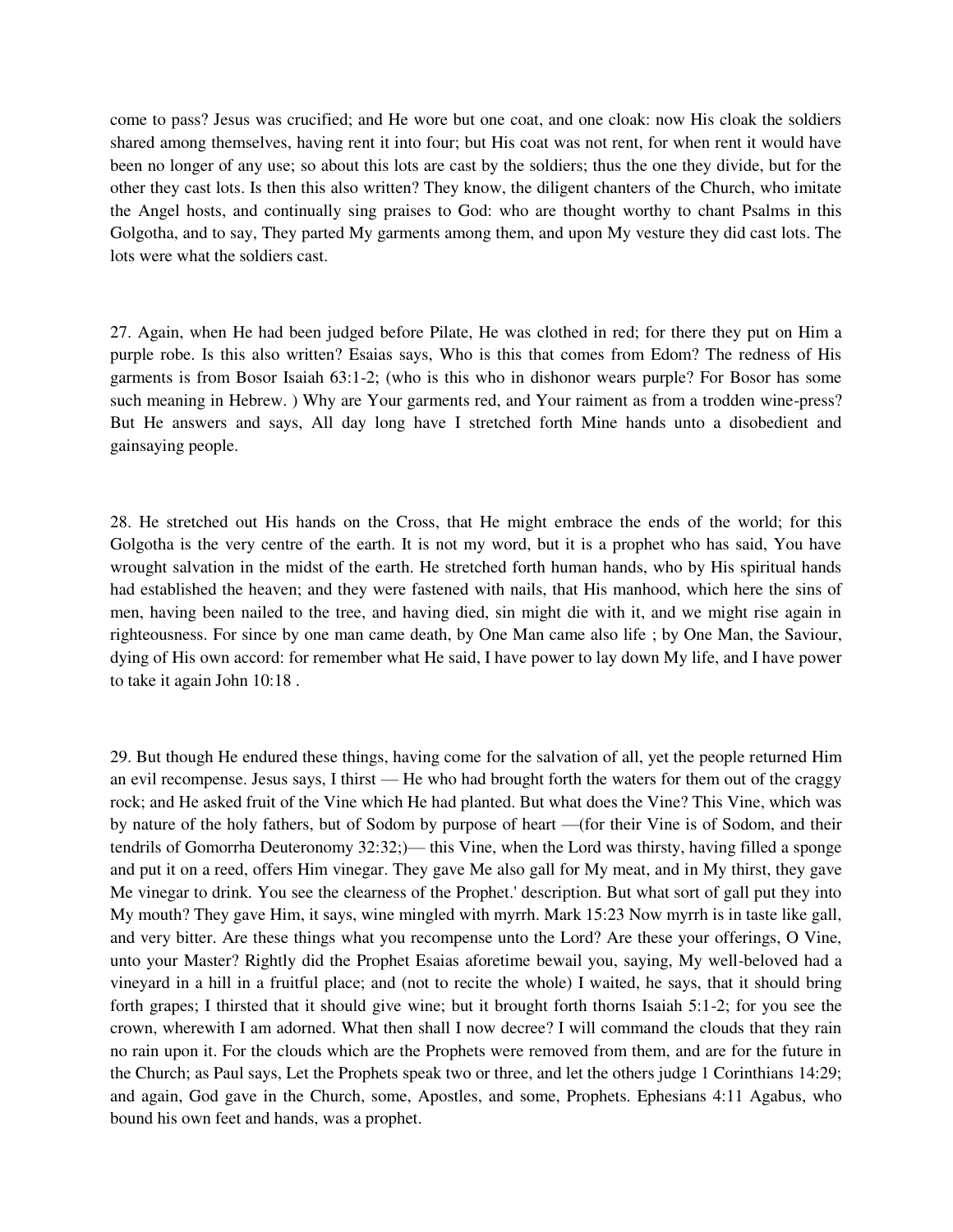30. Concerning the robbers who were crucified with Him, it is written, And He was numbered with the transgressors. Isaiah 53:12 Both of them were before this transgressors, but one was so no longer. For the one was a transgressor to the end, stubborn against salvation; who, though his hands were fastened, smote with blasphemy by his tongue. When the Jews passing by wagged their heads, mocking the Crucified, and fulfilling what was written, When they looked on Me, they shook their heads , he also reviled with them. But the other rebused the reviler; and it was to him the end of life and the beginning of restoration; the surrender of his soul a first share in salvation. And after rebuking the other, he says, Lord, remember me ; for with You is my account. Heed not this man, for the eyes of his understanding are blinded; but remember me. I say not, remember my works, for of these I am afraid. Every man has a feeling for his fellow-traveller; I am travelling with You towards death; remember me, Your fellow-wayfarer. I say not, Remember me now, but, when You come in Your kingdom.

31. What power, O robber, led you to the light? Who taught you to worship that despised Man, your companion on the Cross? O Light Eternal, which gives light to them that are in darkness! Therefore also he justly heard the words, Be of good cheer ; not that your deeds are worthy of good cheer; but that the King is here, dispensing favours. The request reached unto a distant time; but the grace was very speedy. Verily I say unto you, This day shall you be with Me in Paradise; because today you have heard My voice, and hast not hardened your heart. Very speedily I passed sentence upon Adam, very speedily I pardon you. To him it was said, In the day wherein you eat, you shall surely die Genesis 2:17; but thou today hast obeyed the faith, today is your salvation. Adam by the Tree fell away; thou by the Tree art brought into Paradise. Fear not the serpent; he shall not cast you out; for he is fallen from heaven. Luke 10:18 And I say not unto you, This day shall you depart, but, This day shall you be with Me. Be of good courage: you shall not be cast out. Fear not the flaming sword; it shrinks from its Lord. O mighty and ineffable grace! The faithful Abraham had not yet entered, but the robber enters! Moses and the Prophets had not yet entered, and the robber enters though a breaker of the law. Paul also wondered at this before you, saying, Where sin abounded, there grace did much more abound. Romans 5:20 They who had borne the heat of the day had not yet entered; and he of the eleventh hour entered. Let none murmur against the goodman of the house, for he says, Friend, I do you no wrong; is it not lawful for Me to do what I will with My own ? The robber has a will to work righteousness, but death prevents him; I wait not exclusively for the work, but faith also I accept. I have come who feed My sheep among the lilies Song of Songs 6:3, I have come to feed them in the gardens. I have found a sheep that was lost Luke 15:5-6, but I lay it on My shoulders; for he believes, since he himself has said, I have gone astray like a lost sheep ; Lord, remember me when You come in Your kingdom.

32. Of this garden I sang of old to My spouse in the Canticles, and spoke to her thus. I have come into My garden, My sister, My spouse Song of Songs 5:1; (now in the place where He was crucified was a garden John 19:41;) and what takest Thou thence? I have gathered My myrrh; having drunk wine mingled with myrrh, and vinegar, after receiving which, He said, It is finished. For the mystery has been fulfilled; the things that are written have been accomplished; sins are forgiven. For Christ having come an High-Priest of the good things to come, by the greater and more perfect tabernacle, not made with hands, that is to say, not of this creation, nor yet by the blood of goats and calves, but by His own blood, entered in once for all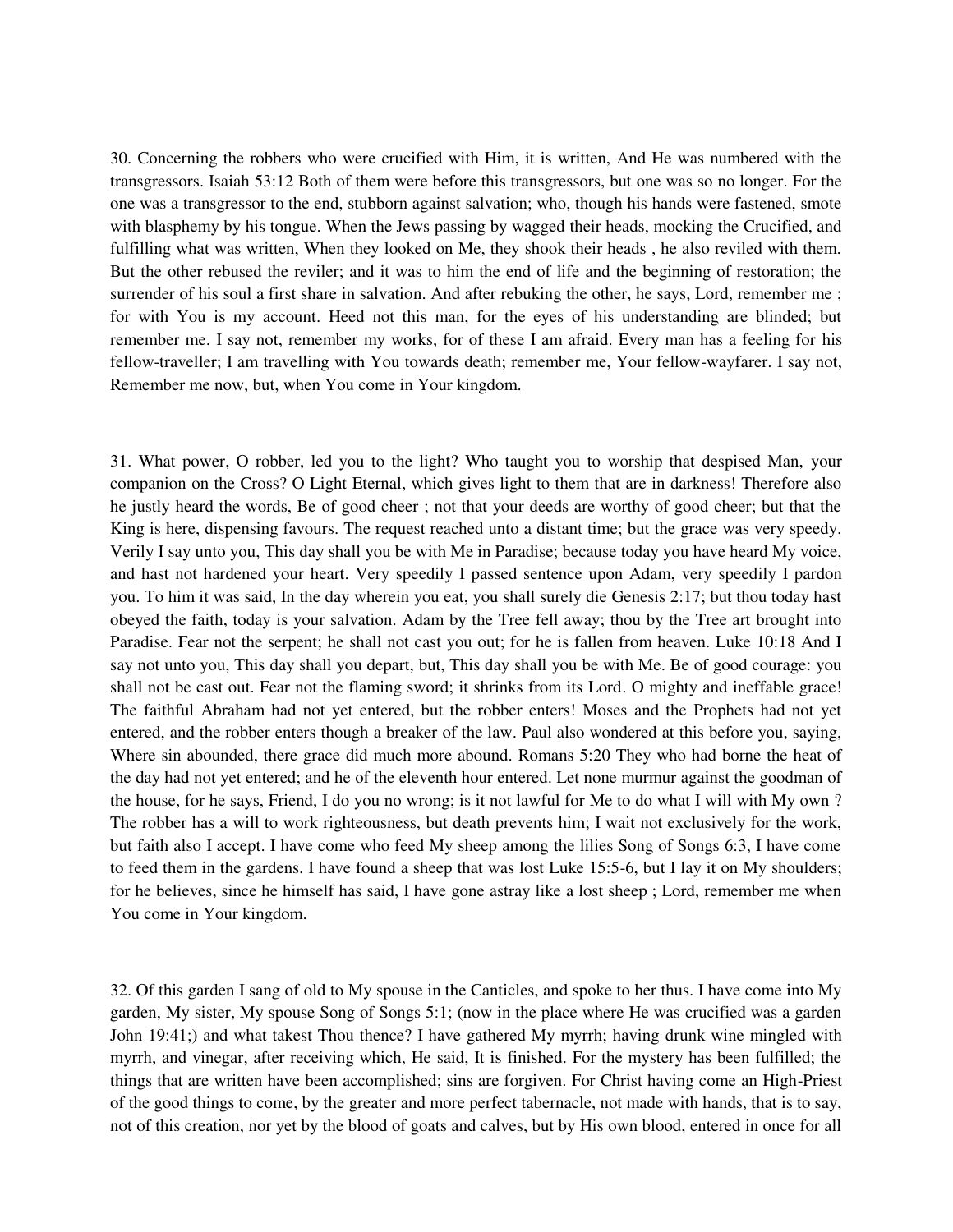into the holy place, having obtained eternal redemption; for if the blood of bulls and of goats, and the ashes of an heifer, sprinkling the defiled, sanctifies to the purifying of the flesh, how much more the blood of Christ Hebrews 9:11? And again, Having therefore, brethren, boldness to enter into the holiest by the blood of Jesus, by a new and living way, which He has consecrated for us, through the veil, that is to say, His flesh. And because His flesh, this veil, was dishonoured, therefore the typical veil of the temple was rent asunder, as it is written, And, behold, the veil of the temple was rent in two from the top to the bottom Matthew 27:51; for not a particle of it was left; for since the Master said, Behold, your house is left unto you desolate , the house broke all in pieces.

33. These things the Saviour endured, and made peace through the Blood of His Cross, for things in heaven, and things in earth. Colossians 1:20 For we were enemies of God through sin, and God had appointed the sinner to die. There must needs therefore have happened one of two things; either that God, in His truth, should destroy all men, or that in His loving-kindness He should cancel the sentence. But behold the wisdom of God; He preserved both the truth of His sentence, and the exercise of His loving-kindness. Christ took our sins in His body on the tree, that we by His death might die to sin, and live unto righteousness. 1 Peter 2:24 Of no small account was He who died for us; He was not a literal sheep; He was not a mere man; He was more than an Angel; He was God made man. The transgression of sinners was not so great as the righteousness of Him who died for them; the sin which we committed was not so great as the righteousness which He wrought who laid down His life for us — who laid it down when He pleased, and took it again when He pleased. And would you know that He laid not down His life by violence, nor yielded up the ghost against His will? He cried to the Father, saying, Father, into Your hands I commend My spirit Luke 23:46; I commend it, that I may take it again. And having said these things, He gave up the ghost Matthew 27:50; but not for any long time, for He quickly rose again from the dead.

34. The Sun was darkened, because of the Sun of Righteousness Malachi 4:2. Rocks were rent, because of the spiritual Rock. Tombs were opened, and the dead arose, because of Him who was free among the dead ; He sent forth His prisoners out of the pit wherein is no water Zechariah 9:11. Be not then ashamed of the Crucified, but be also bold to say, He bears our sins, and endures grief for us, and with His stripes we are healed. Isaiah 53:4-5 Let us not be unthankful to our Benefactor. And again; for the transgression of my people was He led to death; and I will give the wicked for His burial, and the rich for His death. Therefore Paul says plainly, that Christ died for our sins according to the Scriptures, and that He was buried, and that He has risen again the third day according to the Scriptures 1 Corinthians 15:3-4 .

35. But we seek to know clearly where He has been buried. Is His tomb made with hands? Is it, like the tombs of kings, raised above the ground? Is the Sepulchre made of stones joined together? And what is laid upon it? Tell us, O Prophets, the exact truth concerning His tomb also, where He is laid, and where we shall seek Him? And they say, Look into the solid rock which you have hewn. Isaiah 51:1 Look in and behold. You have in the Gospels In a sepulchre hewn in stone, which was hewn out of a rock. And what happens next? What kind of door has the sepulchre? Again another Prophet says, They cut off My life in a dungeon , and cast a stone upon Me. I, who am the Chief corner-stone, the elect, the precious 1 Peter 2:6,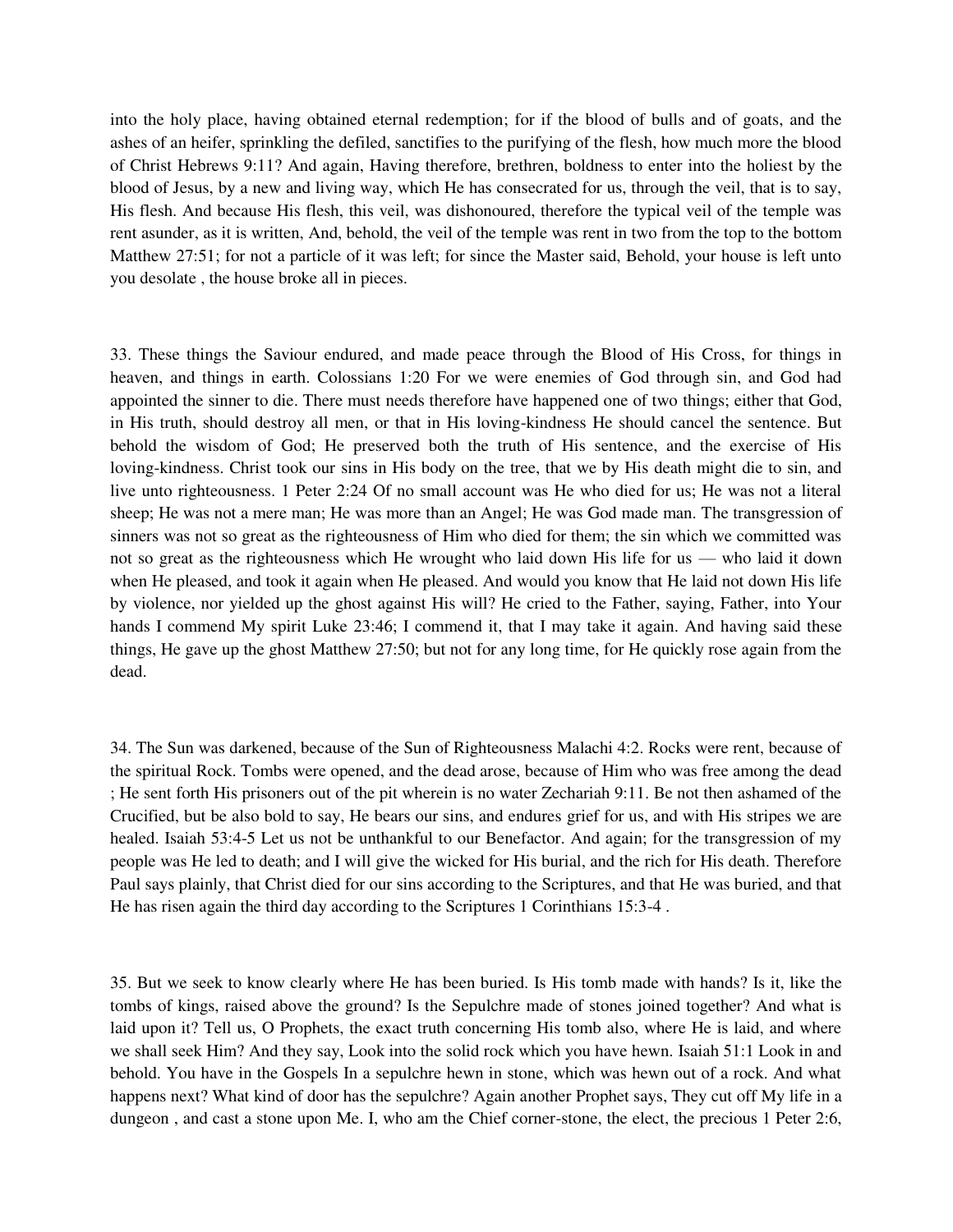lie for a little time within a stone — I who am a stone of stumbling to the Jews, and of salvation to them who believe. The Tree of life , therefore was planted in the earth, that the earth which had been cursed might enjoy the blessing, and that the dead might be released.

36. Let us not then be ashamed to confess the Crucified. Be the Cross our seal made with boldness by our fingers on our brow, and on everything; over the bread we eat, and the cups we drink; in our comings in, and goings out; before our sleep, when we lie down and when we rise up; when we are in the way, and when we are still. Great is that preservative; it is without price, for the sake of the poor; without toil, for the sick; since also its grace is from God. It is the Sign of the faithful, and the dread of devils: for He triumphed over them in it, having made a show of them openly Colossians 2:15; for when they see the Cross they are reminded of the Crucified; they are afraid of Him, who bruised the heads of the dragon. Despise not the Seal, because of the freeness of the gift; out for this the rather honour your Benefactor.

37. And if you ever fall into disputation and have not the grounds of proof, yet let Faith remain firm in you; or rather, become thou well learned, and then silence the Jews out of the prophets, and the Greeks out of their own fables. They themselves worship men who have been thunderstricken : but the thunder when it comes from heaven, comes not at random. If they are not ashamed to worship men thunderstricken and abhorred of God, are you ashamed to worship the beloved Son of God, who was crucified for you? I am ashamed to tell the tales about their so-called Gods, and I leave them because of time; let those who know, speak. And let all heretics also be silenced. If any say that the Cross is an illusion, turn away from him. Abhor those who say that Christ was crucified to our fancy only; for if so, and if salvation is from the Cross, then is salvation a fancy also. If the Cross is fancy, the Resurrection is fancy also; but if Christ be not risen, we are yet in our sins. 1 Corinthians 15:17 If the Cross is fancy, the Ascension also is fancy; and if the Ascension is fancy, then is the second coming also fancy, and everything is henceforth unsubstantial.

38. Take therefore first, as an indestructible foundation, the Cross, and build upon it the other articles of the faith. Deny not the Crucified; for, if you deny Him, you have many to arraign you. Judas the traitor will arraign you first; for he who betrayed Him knows that He was condemned to death by the chief-priests and elders. The thirty pieces of silver bear witness; Gethsemane bears witness, where the betrayal occurred; I speak not yet of the Mount of Olives, on which they were with Him at night, praying. The moon in the night bears witness; the day bears witness, and the sun which was darkened; for it endured not to look on the crime of the conspirators. The fire will arraign you, by which Peter stood and warmed himself; if you deny the Cross, the eternal fire awaits you. I speak hard words, that you may not experience hard pains. Remember the swords that came against Him in Gethsemane, that you feel not the eternal sword. The house of Caiaphas will arraign you, showing by its present desolation the power of Him who was erewhile judged there. Yes, Caiaphas himself will rise up against you in the day of judgment, the very servant will rise up against you, who smote Jesus with the palm of his hand; they also who bound Him, and they who led Him away. Even Herod shall rise up against you; and Pilate; as if saying, Why do you deny Him who was slandered before us by the Jews, and whom we knew to have done no wrong? For I Pilate then washed my hands. The false witnesses shall rise up against you, and the